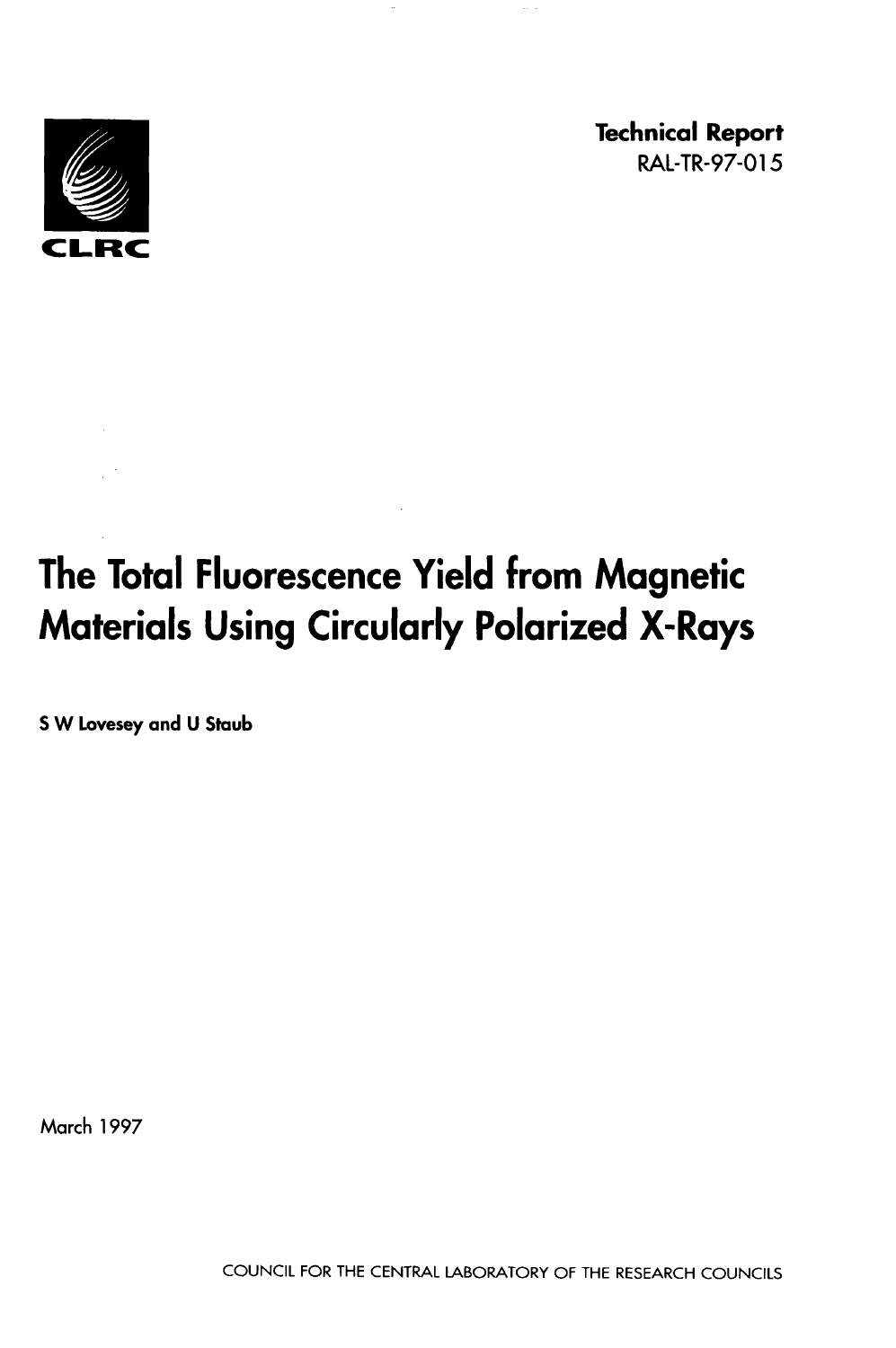## 0 **Council for the Central Laboratory of the Research Councils 1997**

Enquiries about copyright, reproduction and requests for additional copies of this report should be addressed to:

The Central Laboratory **of** the Research Councils Library and Information Services Rutherford Appleton Laboratory **Chilton** Didcot Oxfordshire OX11 0QX Tel: 01 **235 445384**  E-mail libraryQrl.ac.uk Fox: 01 **235 446403** 

**ISSN 1358-6254** 

Neither the Council nor the Laboratory accept any responsibility for loss or damage arising from the use **of** information contained in any **of** their reports or in any communication about their tests or investigations.

 $\mathcal{L}$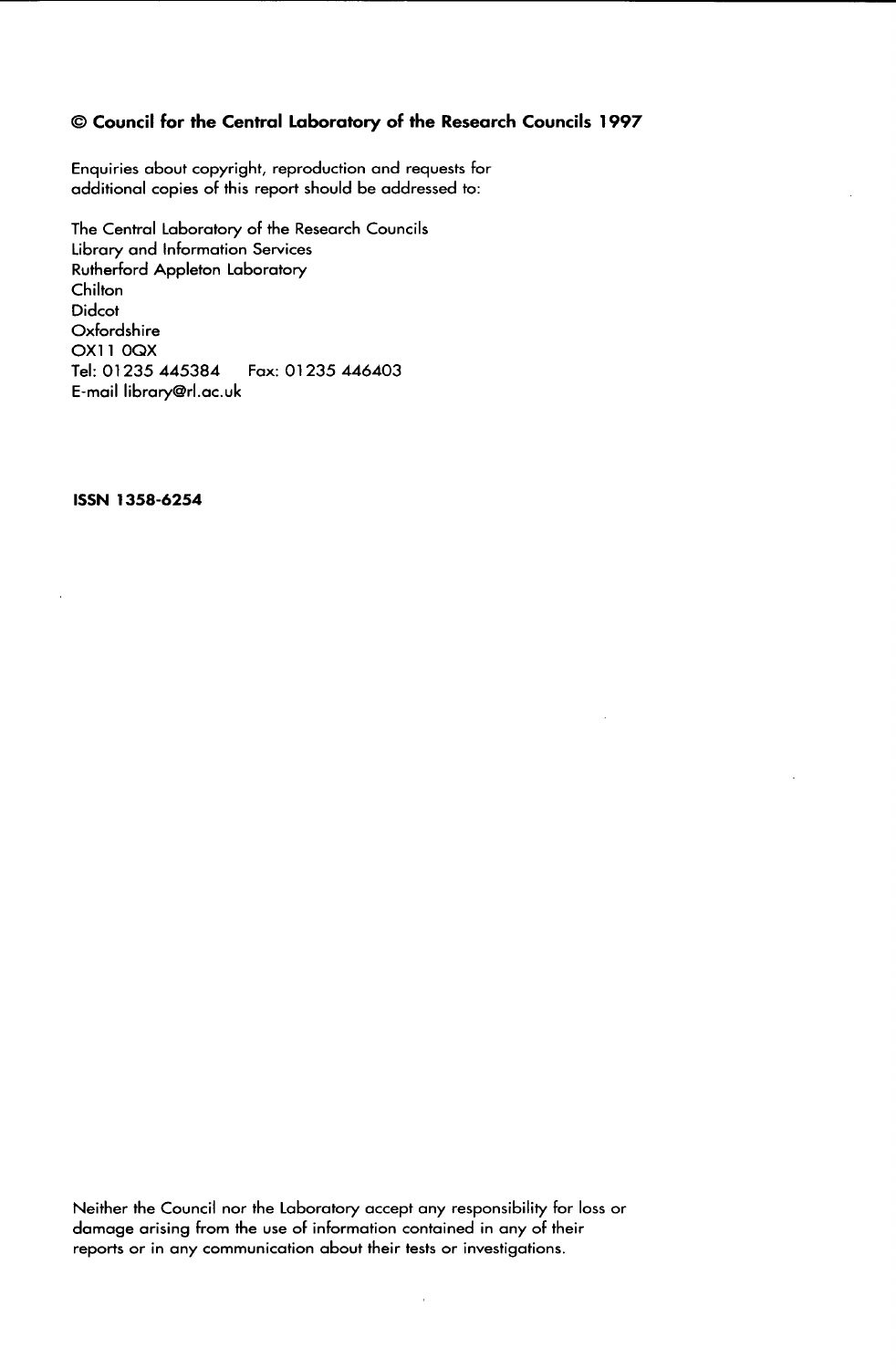## **The total fluorescence yield from magnetic materials using circularly polarized X-rays**

Stephen **W.** Lovesey ISIS Facility, Rutherford Appleton Laboratory, Oxfordshire OX11 0QX, UK.

> Urs Staub Swiss Light Source Project Paul Scherrer Institute **CH-5232** Villigen PSI, Switzerland

#### **Abstract**

The circular dichroic signal in the total cross-section for resonance-enhanced electric-dipole scattering is calculated by an analytic method. Applied to lanthanide ions, our results shows that the signal is proportional to the mean value of the orbital magnetic moment, to a good approximation. This finding is the same as that found, without approximations, for the dichroic signal in the attenuation coefficient. Thus, the finding supports the use of the total fluorescence yield as a method of measuring the information known to be in the coefficient. *An* ion with a half-filled valence shell is shown to be an exceptional case. For  $f<sup>7</sup>$  the signal in the cross-section is proportional to the product of the (spin) magnetic moment and the difference between the total decay widths for the  $M<sub>4</sub>$  and  $M<sub>5</sub>$  absorption lines. For all cases, we give the angular dependence of the total cross-section, with respect to the direction of the primary radiation and the axis of quantization for the atomic states.

## **1. Introduction**

The experimental technique that is based on the dichroic effect in the absorption of X-rays is emerging as a useful means by which to obtain information, at the atomic level of detail, on the magnetic properties of materials. Exploitation of the technique is underpinned by the sources of X-rays from particle accelerators, and its future development is assured by new, third generation, sources.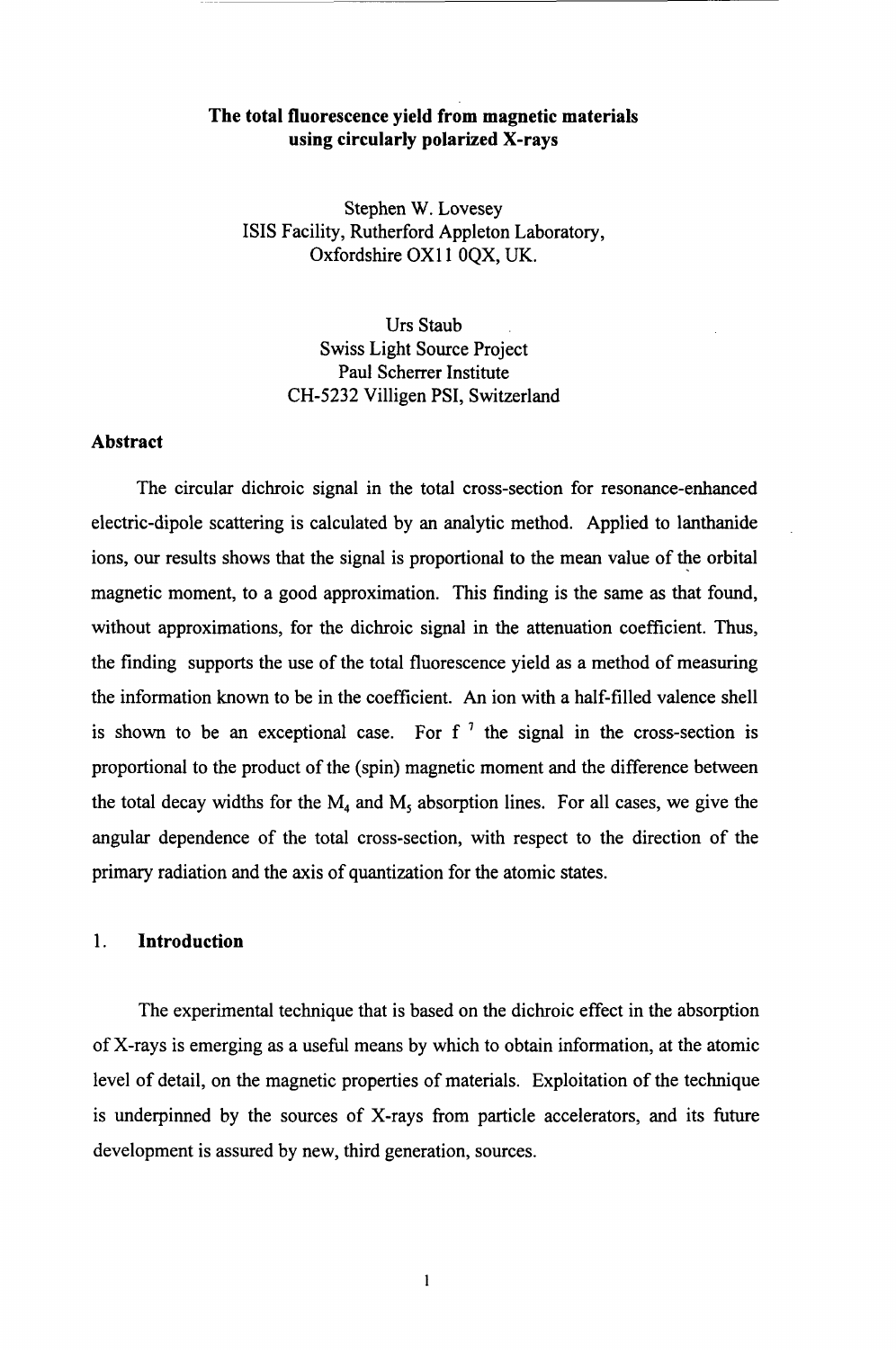Both linearly and circularly polarized beams of X-rays are useful (for a review of recent work, see, for example, Lovesey and Collins 1996 and Ebert 1996). However, it appears that the use of circular polarization in absorption experiments has the most to offer when it comes to the study of the magnetic properties of materials. For one thing, the helicity in the polarized beam can detect the preferred axis for the net magnetization in the sample. In the absence of a magnetic field, the circular dichroic signal is zero for a paramagnetic and an antiferromagnetic configuration of magnetic moments. For a ferromagnetic configuration the signal tends to zero as the sample's temperature is raised through the critical temperature for the onset of spontaneous magnetic order. A paramagnetic material subjected to a strong magnetic field will show a dichroic signal for circular polarization. The information which can be extracted fiom the dichroic signal includes the mean value of the orbital contribution to the magnetic moment. The analysis required for this purpose is an integration of the dichroic signal, with respect to energy, across the absorption edge, and the use of so-called sum-rules which have been derived on the basis of an atomic (localized) model of magnetic materials (Thole et al. 1992 and Ankudinov and Rehr 1995).

The absorption experiments are performed by measuring the attenuation of a beam of X-rays and, also, by detecting the yield of photoelectrons or the total fluorescence yield (Agarwal 1991, and \$4.2.6 in Lovesey and Collins 1996). While a transmission measurement of the attenuation coefficient, using a foil made from the material of interest, presents itself as an ideal method, regrettably, it is often not possible to implement. The main reason is that the strong attenuation, of which a small part is due to the magnetic properties of the foil, demands that the foil is very thin, particularly when using soft X-rays, and only in a few cases are the properties of the sample such that a very thin foil can be realized.

At the moment, there is not a consensus on the efficacy of the indirect method of measuring the attenuation coefficient which is based on the detection of fluorescence photons; Ma (1994), de Groot et al. (1994) and van Veenendaal et al. (1996). de Groot et al. (1994) have strongly called into question fluorescence yield

**2**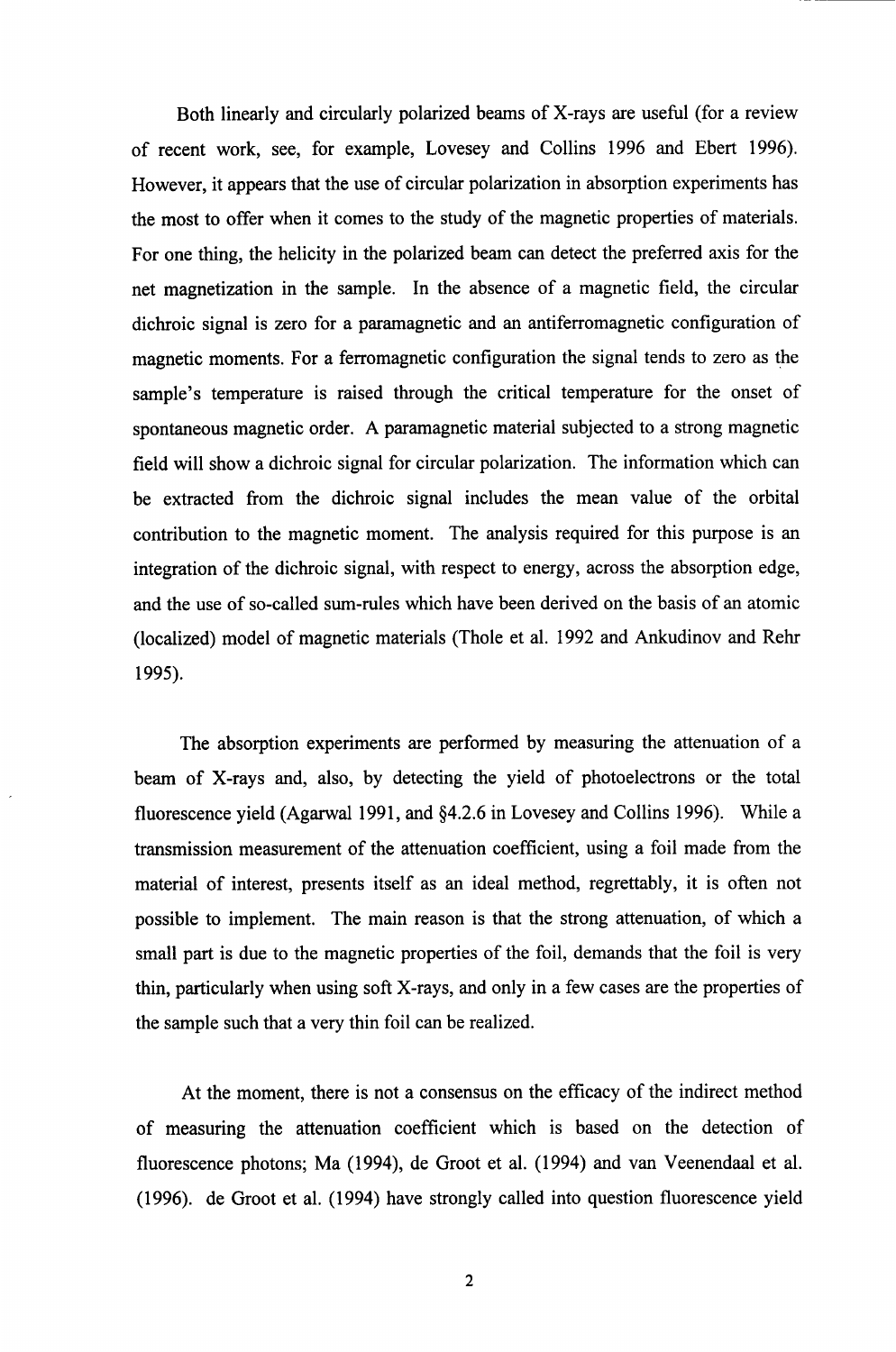detection as a method of reliably measuring the attenuation coefficient of a magnetic material. Their argument has been further refined by van Veenendaal et al. **(1996)**  who conclude from their study, which uses a computer simulation and analytic methods, that fluorescence yield detection is probably a safe route to the attenuation coefficient for both 3d transition-metal ions and light lanthanide ions, and it is not safe for the investigation of heavy lanthanide ions.

The present contribution to the subject analyses, by an analytic method, a model of the fluorescence yield that is based on the total cross-section for resonanceenhanced scattering; the same model was used by van Veenendaal et al. **(1996)** in their computer simulation. We apply **our** results to lanthanide ions, for which the localized, or atomic picture of the magnetic properties should be ideally suited. One finds that the difference in the total cross-section, caused by switching from right to left-handed circular polarization in the primary beam of X-rays, to **a** good approximation is proportional to mean value of the orbital contribution to the magnetic moment. The analysis also gives the angular distribution of the difference signal, which might be exploited in experiments to reinforce our understanding of the underlying fluorescence process. (Self-absorption effects are not included in our work.) It is found that the configuration  $f^7$  (Gd<sup>3+</sup>) is an exceptional case, and the difference signal is proportional to the product of the (spin) magnetic moment and the difference in the total decay widths for the two absorption lines, namely the  $M<sub>4</sub>$  and **M,** lines.

The next section of the paper briefly reviews the resonant contribution to the scattering length, which is the instrument that is common to the calculation of the attenuation coefficient and the cross-section for scattering. A calculation **of** the total cross-section is taken up in \$3, and most of the mathematical work is relegated to an appendix. The application of **our** findings to lanthanide ions is the subject of **\$4.** A discussion of our results, and circular dichroism in the attenuation coefficient, is found in *\$5.*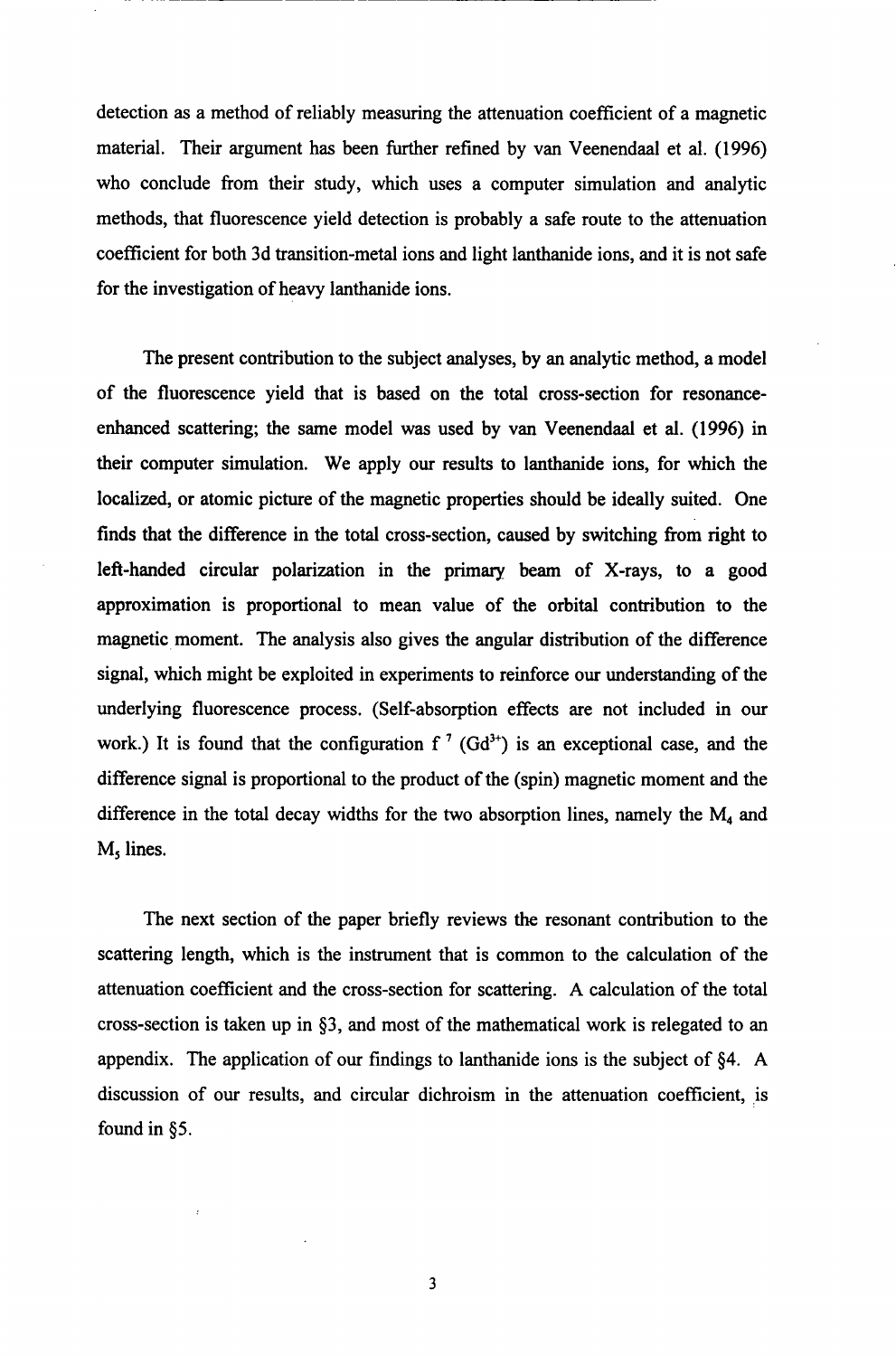#### **2. Scattering length**

The 'attenuation coefficient for the absorption, and the cross-section for the scattering of X-rays can be derived from the scattering length, *f:* In fact, the attenuation coefficient is proportional to the mean value of  $f$ , and the cross-section is proportional to the square of the absolute value of matrix elements of  $f$ . We start this section by discussing the cross-section for inelastic scattering, which is considered to result in one emitted photon and an electron transferred into a bound state.

Let us label the initial and final states of the electrons in an absorbing atom by  $\mu$ and  $\mu'$ , respectively, and denote the corresponding matrix elements of the scattering length by  $f(\mu; \mu')$ . If the change in the energy of the X-rays from *E* to *E'*, caused by scattering, is *Ao* then conservation of energy in a scattering event requires that  $\hbar\omega = E_{\mu} - E_{\mu}$ . The Boltzmann factor for the initial state of the atom  $p_{\mu}$  satisfies  $\sum p_\mu = 1$ . With this notation the cross-section for the scattering of X-rays is,

$$
\left(\frac{d\sigma}{dE'}\right) = \left(\frac{E'}{E}\right) \sum_{\mu\mu'} p_{\mu} \delta \left(\hbar\omega + E_{\mu} - E_{\mu'}\right) \left|f(\mu;\mu')\right|^2.
$$
\n(2.1)

**Our** development of this expression for the cross-section for the case of resonanceenhanced scattering will follow the formulation set out by Lovesey and Balcar **(1996)**  and Lovesey and Balcar **(1 997),** and the cited papers are hereafter referred to as papers I and 111. Aberg and Tulkki **(1985)** review the calculation of the cross-section for materials that are not magnetic.

The energies of the intermediate states engaged in an absorption event usually make two distinct clusters that can be labelled by the two values of the total angular momentum of the associated core state,  $\bar{J}$ . For an electric-dipole (E1) absorption event by a lanthanide ion the two clusters constitute the  $M_4$  and the  $M_5$  absorption lines.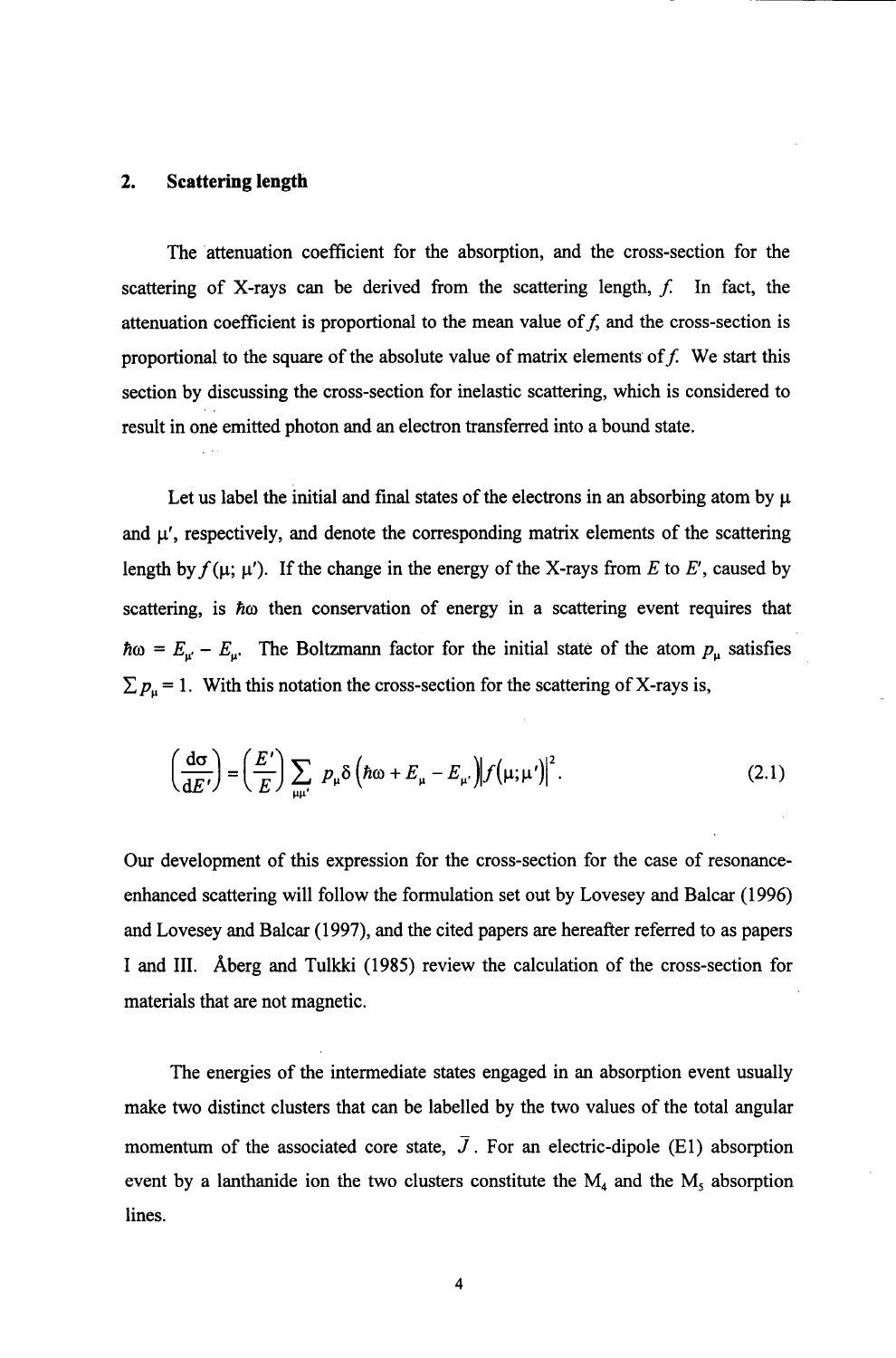In the formulation set out in paper III, to each cluster one assigns a mean energy and a total decay width,  $\Gamma$ . The energy measured relative to the energy of the initial state of the atom is denoted by  $\Delta$ , and relative to the final energy of the atom it is denoted by  $\Delta'$ . When the energy of the primary X-rays  $E = (2\pi \hbar c/\lambda)$  is close to  $\Delta$  a matrix element of the scattering length is,

$$
f(\mu; \mu') = -\left(\frac{2\pi e}{\lambda}\right)^2 \sum_{J} \left\{ \left(\frac{\Delta'}{\Delta}\right) \frac{Z(\mu; \mu')}{(E - \Delta + \frac{1}{2}\Gamma)} \right\}_J.
$$
 (2.2)

Here, inside  $\{\}$  all quantities, apart from *E*, depend on  $\overline{J}$ . The quantity not mentioned before,  $Z(\mu;\mu')$ , includes the polarization vectors for the primary and secondary beams, the radial integral for the electric-dipole absorption event, and various reduced matrix elements for the configuration of the valence electrons of the absorbing atom.

The expression for the cross-section obtained with (2.2) has to be averaged with respect to the states of polarization in the primary beam. A method for doing **this,**  which uses a density matrix, is described by Berestetskii et al. (1982) and Lovesey and Collins (1996). We are interested in the variation of the total cross-section with respect to the handedness of circular polarization in the primary beam. In terms of a Stokes vector to describe polarization in the primary beam its component  $P_2$  is the mean value of the helicity in the beam. Hence, for **our** immediate-purpose, after making the average we only need that part of the cross section which is proportional to *P,.* We find it is useful to define a difference signal as the change in the total crosssection caused by reversing the handedness of the helicity, from right  $(P_2)$  0) to left  $(P_2 \langle 0)$  handed. Our most general result for the difference signal is derived from (A4), and it is discussed in the next two sections.

**As** the last topic in this section we turn to the attenuation coefficient. **This**  observable is a bulk quantity. It depends on the mean value **of** the scattering length, and in this respect it is the same as scattering length which determines the cross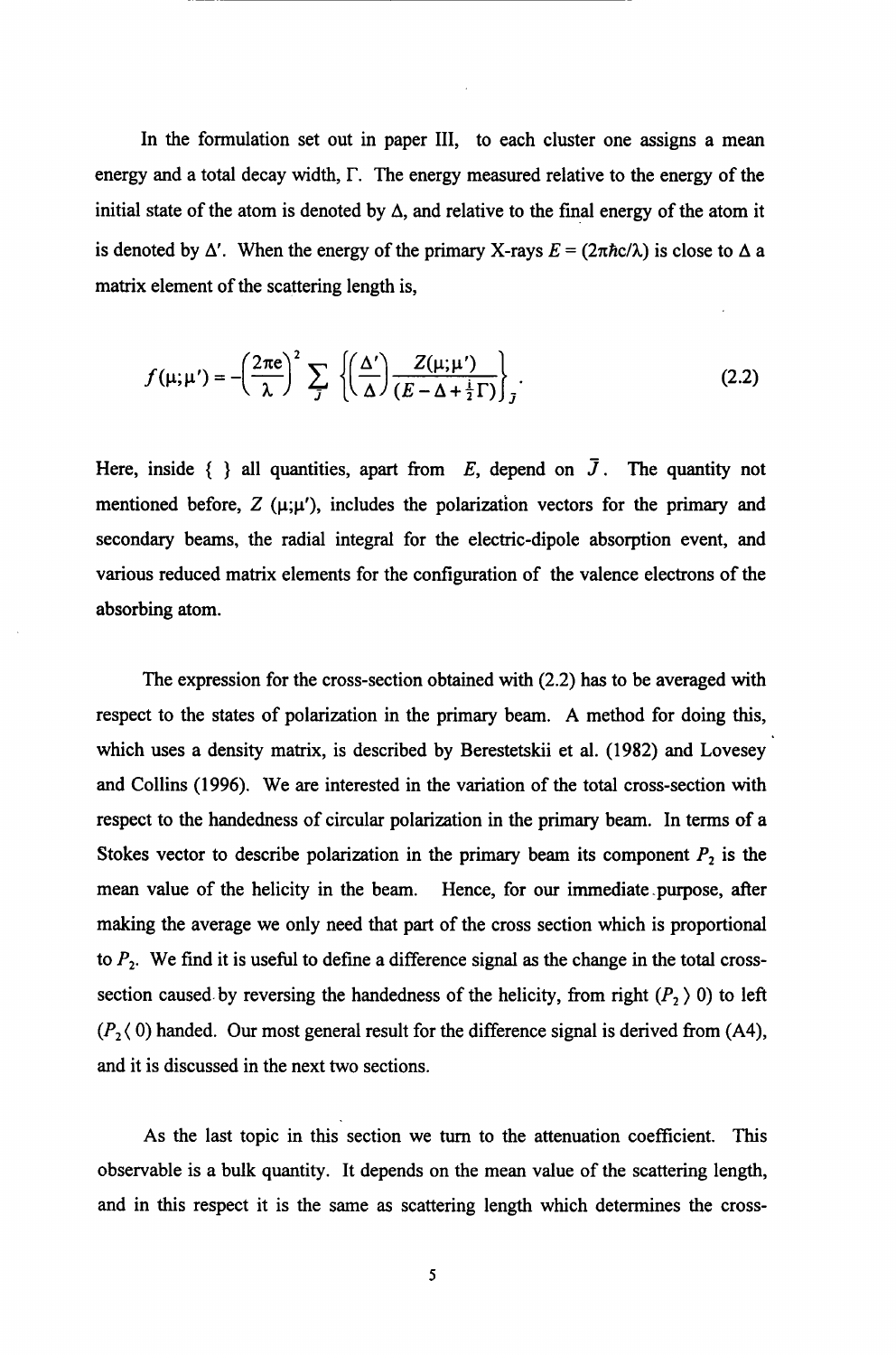section for Bragg scattering. In terms of the formulation we are using, the attenuation coefficient is actually proportional to the mean value of Z averaged over the states of polarization in the primary beam and evaluated for a forward-scattering geometry. This special value of Z is denoted by  $\langle Z \rangle$ <sub>0</sub>. In terms of this quantity, we define a circular dichroic signal,

$$
\Delta Z = \langle Z(P_2) \rangle_0 - \langle Z(-P_2) \rangle_0. \tag{2.3}
$$

We will return to this expression in *\$5,* after we have reported the result for its analogue in scattering.

#### **3. Total cross-section**

The total cross-section is derived from **(2.1)** by integrating with respect to the energy of the secondary X-rays, *E'.* Evidently, the key quantity needed to understand the information which is contained in the total cross-section is the mean value of  $|f|^2$ , namely,

$$
\langle |f|^2 \rangle = \sum_{\mu\mu'} \left| p_{\mu} | f(\mu;\mu') \right|^2. \tag{3.1}
$$

Our difference signal is thus,

$$
\left\langle \left| f\right| ^{2}\right\rangle _{P_{2}}-\left\langle \left| f\right| ^{2}\right\rangle _{-P_{2}},
$$

and this can be calculated by using the expression **(A4).** The latter is built from quantities denoted by  $\{A_0(K;K)\}\$  which are constructed from energies, and reduced matrix elements, for the absorption lines labelled by  $\bar{J}$ . The integers K and K' are the ranks of the tensor operators that contribute to  $A_0(K;K')$ .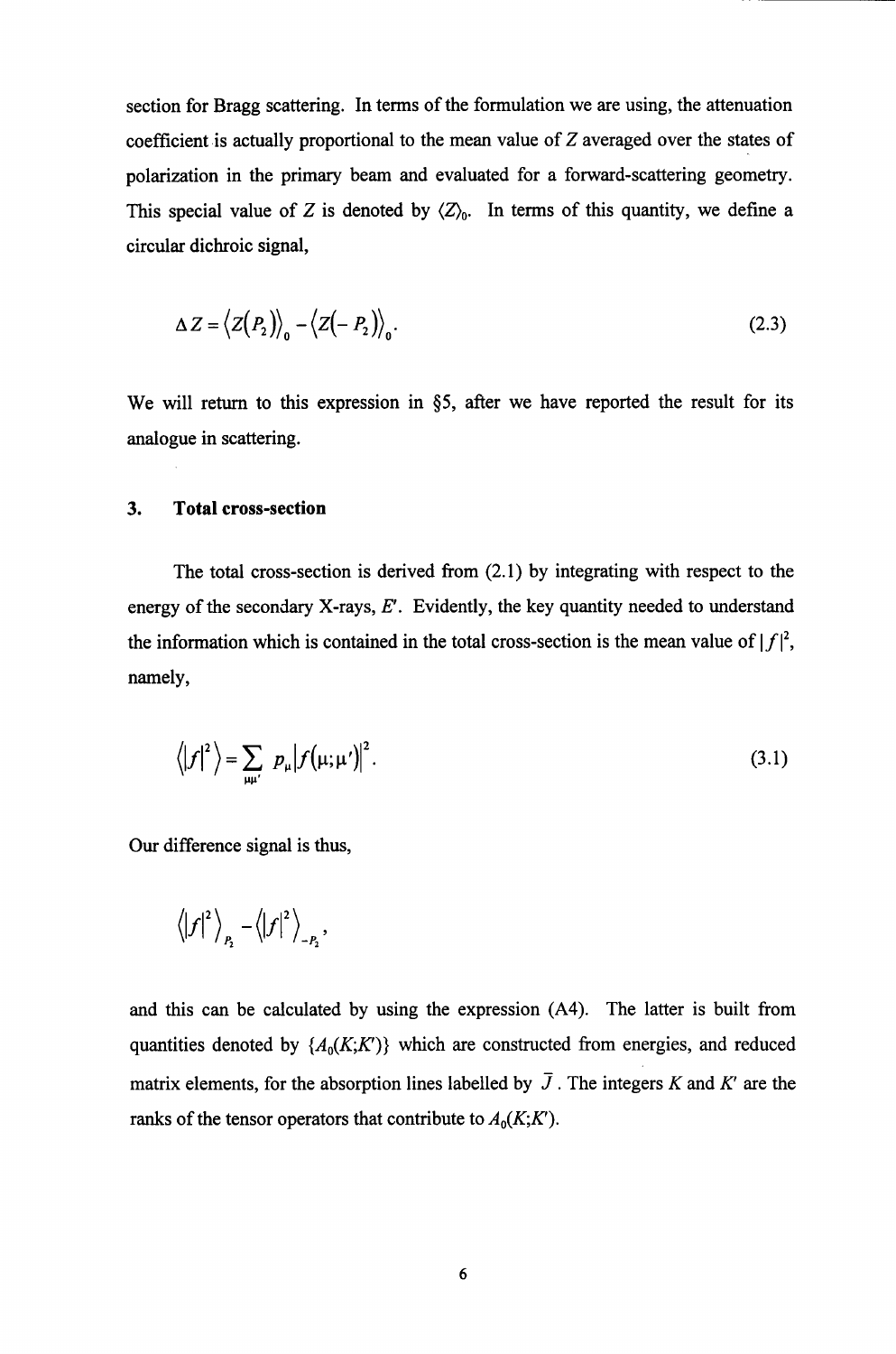In the remainder of **this** section, and the following section, we consider a simplification to the expression **(A4)** that is brought about by setting aside the dependence on  $\bar{J}$  of the energies and reduced matrix elements. The appropriate value of the simplified scattering length is **(A9),** and in paper I it is called the idealized scattering length. From **(A9)** one sees that the difference signal is,

$$
\left\{\frac{2}{\Gamma}\left(\frac{2\pi e}{\lambda}\right)^2\right\}^2\Delta Z^2,
$$

where,

 $(3.2)$ 

$$
\Delta Z^2 = \langle Z^2(P_2) \rangle - \langle Z^2(-P_2) \rangle,
$$

has the dimension of (length)<sup>4</sup>. A value for  $\Delta Z^2$  is derived from (A4) and (A5) by replacing  $A_0$  by  $A$ , which is defined in (A8), and by replacing  $M$  and  $M^3$  by the thermal averages  $\langle J_c \rangle$  and  $\langle J_c^3 \rangle$ , respectively. Of course,  $\langle J_c \rangle$  is proportional to the magnetic moment of the atom, while  $\langle J_e^3 \rangle$  could be expressed in terms of the magnetic octupole.

## **4. Lanthanide ions**

The quantities  $A(K; K')$  which arise in the difference signal  $\Delta Z^2$  are defined by **(A8)** and they can be computed by using the tables given in papers I and 111. By way of an illustration, we will continue with an investigation of  $\Delta Z^2$  for lanthanide ions, for which the localized model of the magnetic ion we are using is ideally suited (Jensen and Mackintosh **1991).** 

The two quantities  $A(0,1)$  and  $A(1,1)$  are quite simple functions of atomic variables, and the tables are not necessary. We find, following the definition in **(A5)**  and using (A8),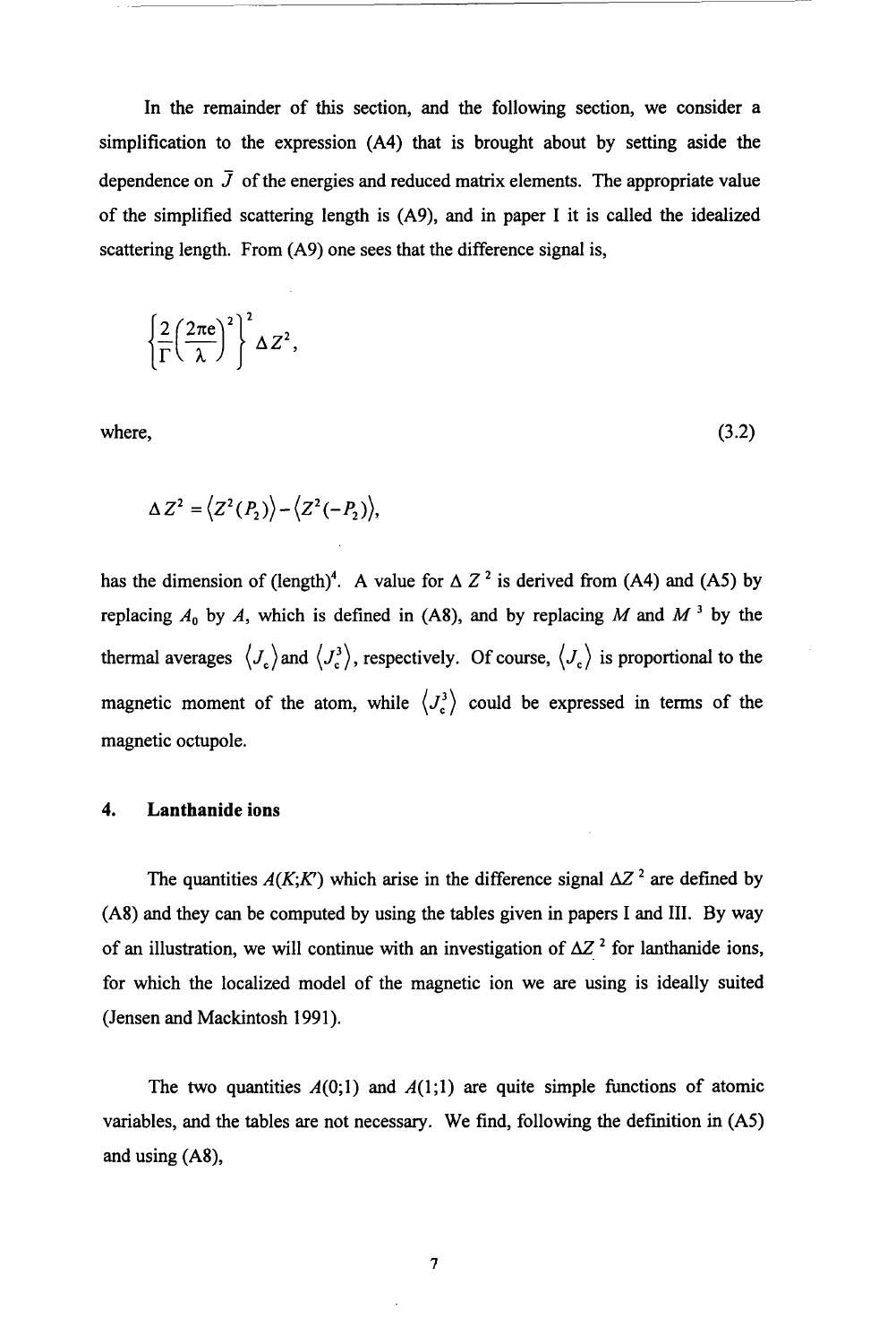$$
Q(1) = 2\left\{\frac{2}{3}J(J+1)\right\}^{1/2}A(0;1) = -n_h(2-g)\frac{2l}{3(2l+1)^2}(J||J||J)^2\langle R\rangle^4, \tag{4.1}
$$

and,

$$
A(1;1) = (2-g)^2 \frac{(J||J||J|^2}{2(2l+1)^2} \langle R \rangle^4.
$$

In these expressions,  $n<sub>h</sub>$  is the number of holes in the valence shell, whose angular momentum is *l*, and *g* is the Landé factor. (For convenience, values of *g* for lanthanide ions are included in table 1.) The reduced matrix element  $(J\vert J\vert J) = \{J(J+1)(2J+1)\}^{1/2}.$ 

The remaining two quantities in  $(A4)$ ,  $Q(2)$  and  $Q(3)$ , which are defined in accord with (A5), do not have simple values in terms of atomic variables. However, they are readily calculated in terms of reduced matrix elements of Racah unit spherical tensors  $(\theta J \| W^{(0K)K} \| \theta J)$  that are tabulated in paper III. The appropriate expressions are,

$$
A(1;2) = -\left\{\frac{1}{3}\frac{(2l+3)}{(2l-1)}\right\}^{1/2} \frac{l(l+1)}{(2l+1)} \langle R \rangle^4 \Big(\theta J \| W^{(01)1} \| \theta J \Big) \Big(\theta J \| W^{(02)2} \| \theta J \Big),
$$

and,

$$
A(2;2) = \left\{ \frac{l(l+1)(2l+3)}{3(2l-1)(2l+1)} \right\} \langle R \rangle^4 \left( \theta J \| W^{(02)2} \| \theta J \right)^2.
$$

Here,  $\theta$  is an abbreviation for the atomic quantum numbers  $\nu$  (seniority), S and L.

Values of  $Q(1)$ ,  $A(1,1)$ ,  $Q(2)$  and  $Q(3)$ , in units of  $\langle R \rangle^4$ , for lanthanide ions are given in table 1. The electronic state of an ion is determined by Hund's rules. For the configurations  $f^6$  and  $f^7$  all the quantities are zero.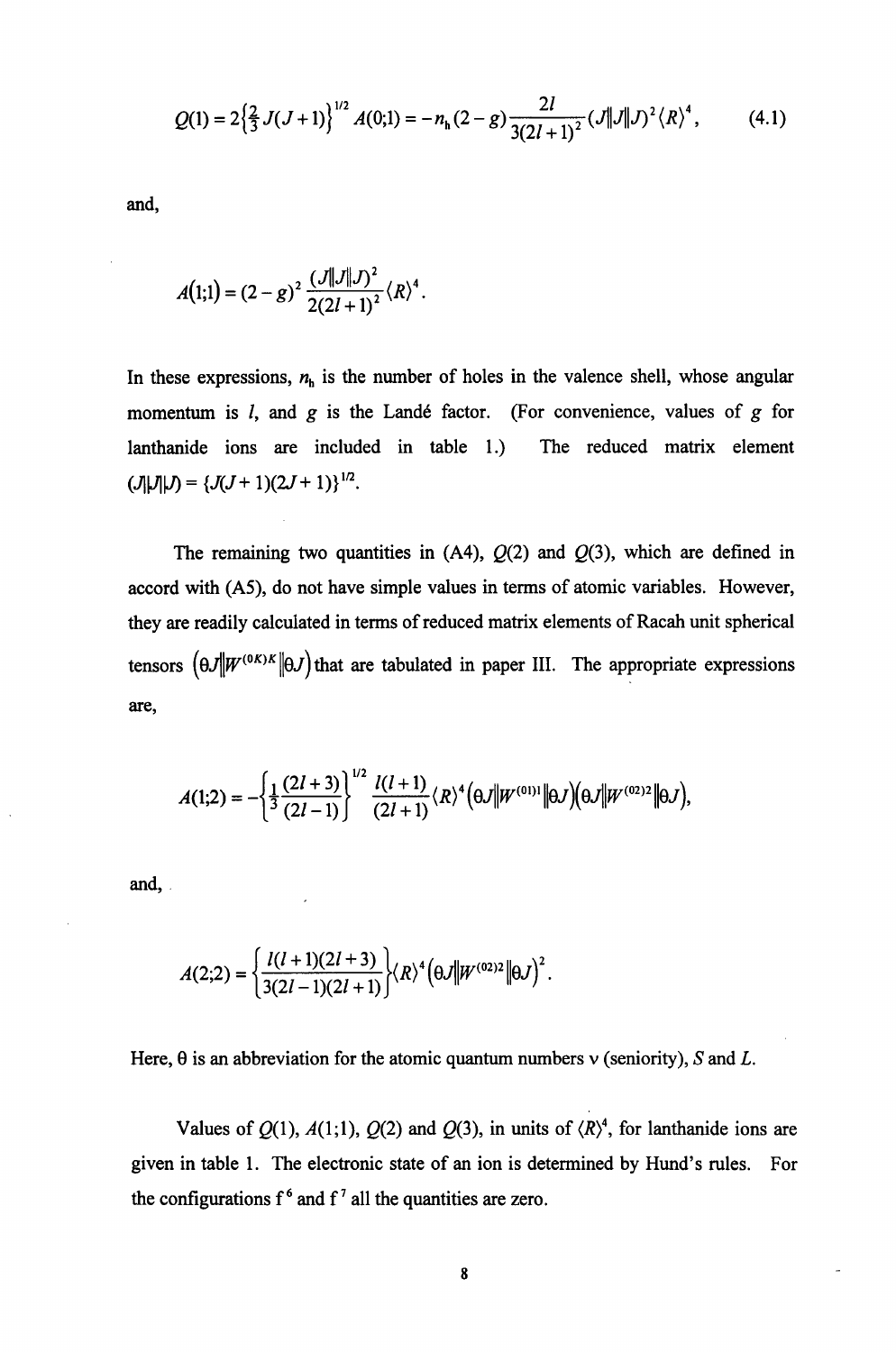*An* inspection of the entries in table 1 shows that, for the lanthanide ions it is an excellent approximation to neglect  $Q(2)$  and  $Q(3)$  in the evaluation of  $\Delta Z^2$ . In this instance, our result for the difference signal defined through *(3.2)* is,

$$
\Delta Z^{2} = \frac{P_{2} \langle L_{e} \rangle \langle R \rangle^{4}}{2 \{2(2l+1)\}^{2}} \left\{-\frac{4}{3} ln_{h} [3 \cos \varphi + \cos(\varphi - 2\theta)] + (2 - g) [\cos \varphi - \cos(\varphi - 2\theta)]\right\}.
$$
\n(4.2)

Here  $\langle L_c \rangle = (2 - g) \langle J_c \rangle$  is the orbital part of the magnetic moment of the absorbing atom. Also,  $\theta$  is the angle between the directions of the primary and secondary beams, and the primary beam lies at an angle *cp* to the axis of quantization of the atomic states, which is the c-axis. If the difference signal  $\Delta Z^2$  is averaged with respect to the direction of the secondary beam it is proportional to coso, and thus this signal vanishes if the primary beam is directed at right angles to the axis of quantization.

We are obliged to turn to our most general result for the difference signal to complete a discussion of two lanthanides, namely,  $Eu^{3+}(f^6)$  and  $Gd^{3+}(f^7)$ . First, the ground state of  $f^6$  has  $J = 0$ . For this case our general result (A4) is zero, because  $M=0$ , and thus the difference signal for f<sup>6</sup> is predicted to be zero.

According to the estimate (4.2) one gets for  $f^7$  the same, null, result. However, this result is an aberration caused by the approximation that takes us from (A4) to  $(4.2)$ , and the correct value of the difference signal for  $f'$  is possibly non-zero.

In order to derive the signal for  $f^{\prime}$  one must use (A4), because for  $f^{\prime}$  all the relevant reduced matrix elements of the Racah unit tensor with  $K > 0$  apart from one are zero; the one non-zero reduced matrix element is  $(\theta J || W^{(10)} || \theta J) = 2\sqrt{3}$ . This finding tells us that there is no meaning attached to working with,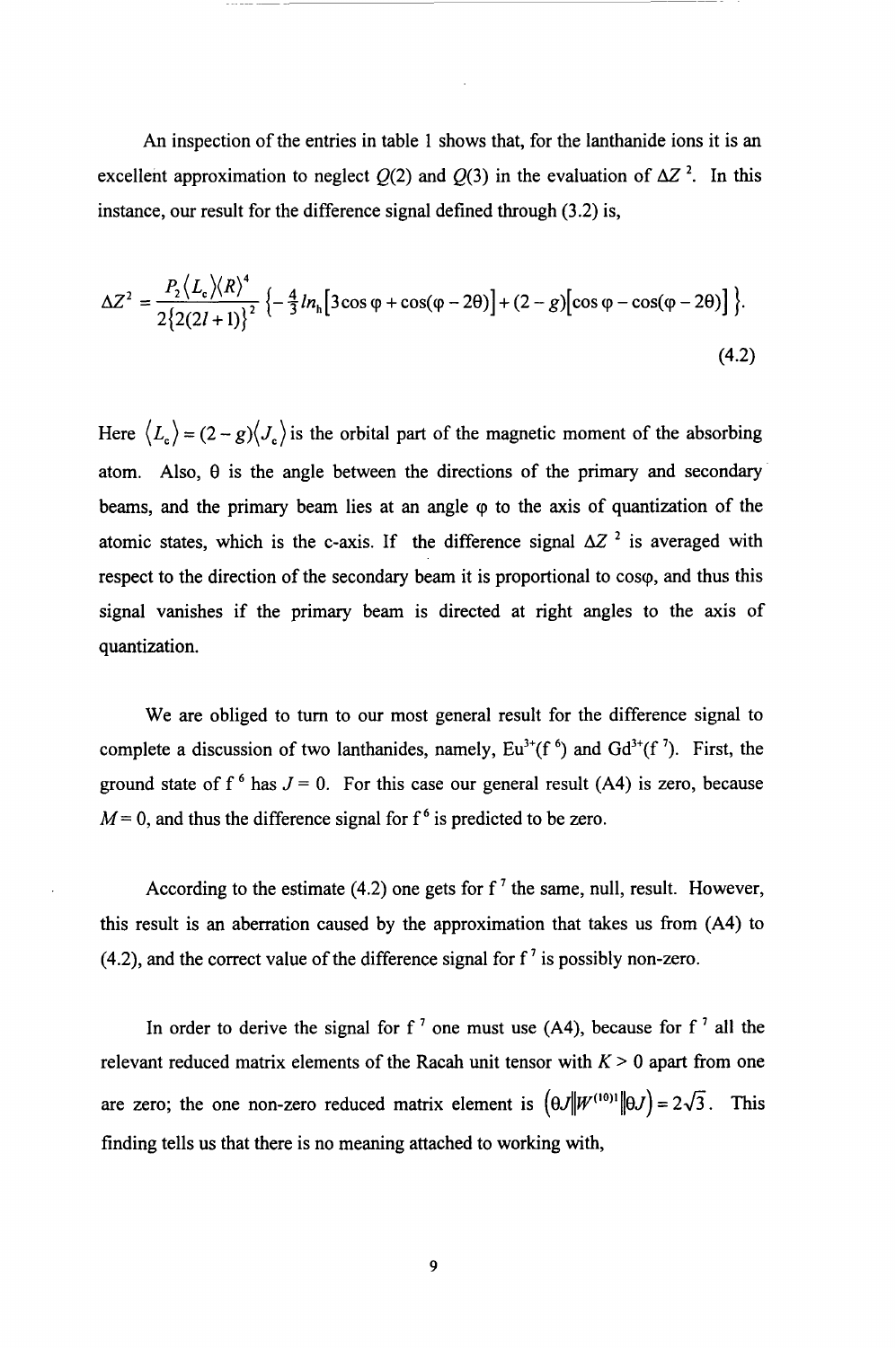$$
\left(\Theta J\|T(K)\|\Theta J\right)=\sum_{\overline{J}}\left(\Theta J\|T(K;\overline{J})\|\Theta J\right),
$$

because it is zero, for f<sup>7</sup> and  $K > 0$ . Turning, then, to (A5) one finds  $Q_0(2) = Q_0(3) = 0$ , and therefore the signal (A4) is solely due to  $Q_0(1)$  and  $A_0(1,1)$ , which are evaluated from (A6). For  $f^7$  we find a difference signal,

$$
\langle |f|^2 \rangle_{P_2} - \langle |f|^2 \rangle_{P_2} = \frac{1}{2} P_2 \langle S_c \rangle \left\{ \frac{4}{35} \left( \frac{2\pi e}{\lambda} \right)^2 \right\}^2 \langle R \rangle^4 \left( \frac{1}{\Gamma_-} - \frac{1}{\Gamma_+} \right)
$$
\n
$$
\Big\{ 7 \Big[ 3 \cos \varphi + \cos(\varphi - 2\theta) \Big] \Big( \frac{2}{\Gamma_-} + \frac{3}{\Gamma_+} \Big) + \Big[ \cos \varphi - \cos(\varphi - 2\theta) \Big] \Big( \frac{1}{\Gamma_-} - \frac{1}{\Gamma_+} \Big) \Big\},
$$
\n(4.3)

where  $\Gamma_+$  and  $\Gamma_-$  are, respectively, the widths of the  $\overline{J} = \frac{5}{2} (M_5)$  and  $\overline{J} = \frac{3}{2} (M_4)$ absorption lines. Hence, it is now perfectly clear that, applied to  $f^7$  the approximation which assumes the two widths are equal predicts that the difference signal is zero. Lifting this approximation leads to the possibility of a non-zero value for the signal, and the prediction for f<sup>7</sup> is the result (4.3). For lanthanides other than  $Gd^{3+}(f^7)$  it is meaningful to use (4.2) to estimate the difference signal, of course.

#### *5.* **Discussion**

Let us begin the section by briefly reviewing the circular dichroic signal in the attenuation coefficient. The signal is found to be proportional to the projection of the mean value of the orbital magnetic moment on the direction of propagation of the beam of X-rays. Let  $\varphi$  be the angle between the c-axis, chosen for the quantization of the atomic states of the absorbing ion, and the direction of propagation of the beam. Using exactly the same theoretical framework as we have used in the body of this paper, the circular dichroic signal in the attenuation coefficient (2.3) is found to be,

$$
\Delta Z = -\langle R \rangle^2 P_2 \langle L_c \rangle \cos \varphi / (2l+1), \tag{5.1}
$$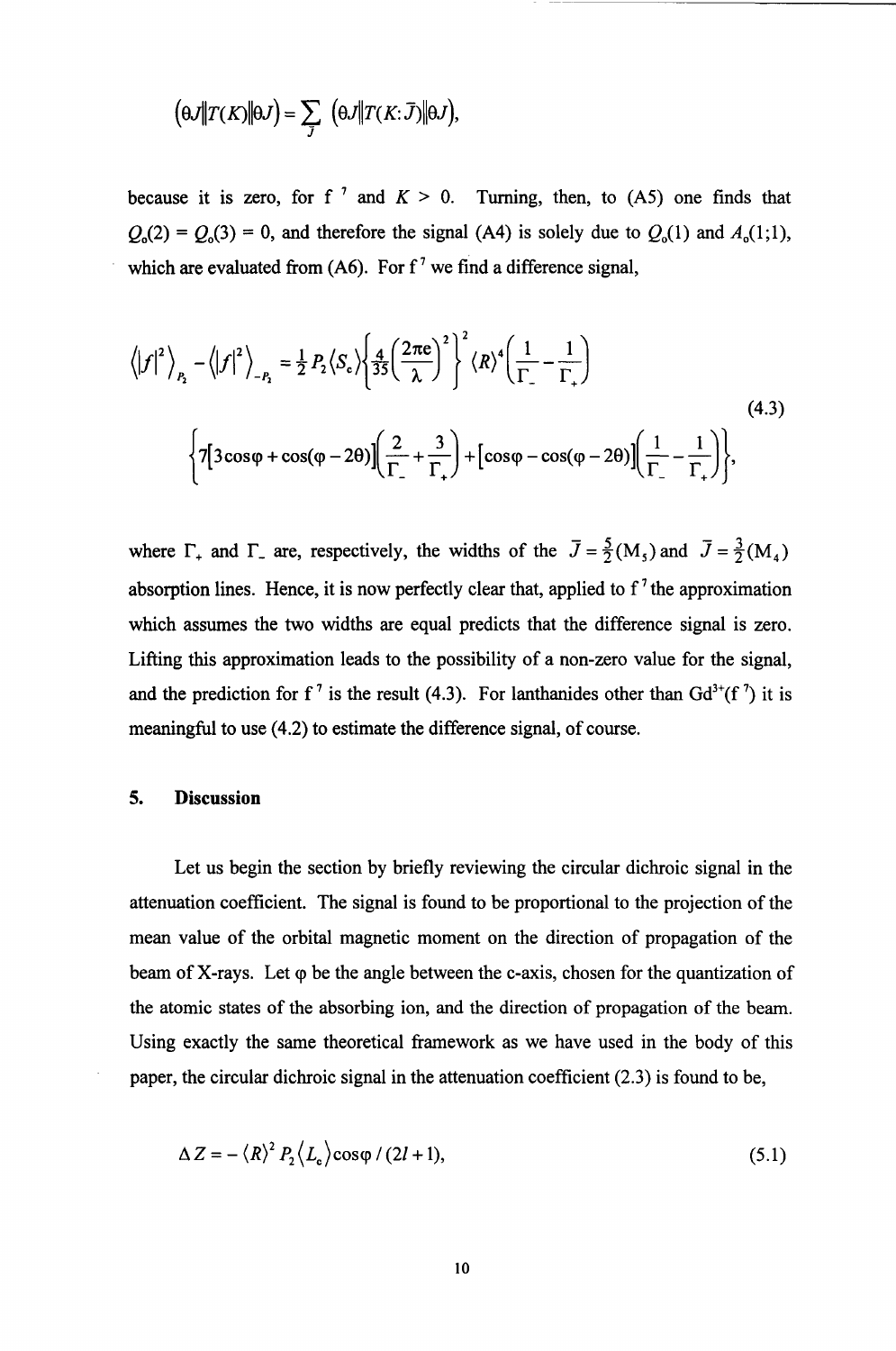where  $P_2$  is the mean helicity in the primary beam,  $\langle L_c \rangle = (2 - g) \langle J_c \rangle$  is the orbital moment, and *l* is the angular momentum of the valence shell.

The quantity calculated here is the difference, or dichroic, signal in the total cross-section for resonance-enhanced electric-dipole scattering. *Averaged over the direction of propagation of the secondary beam,* in the plane defined by the primary and secondary beams, the difference signal for lanthanide ions, to a very good approximation, is,

$$
\Delta Z^{2} = \frac{1}{8} \left\langle R \right\rangle^{4} \frac{P_{2} \left\langle L_{c} \right\rangle \cos \varphi}{\left(2l+1\right)^{2}} \left\{ -4 \ln_{h} + 2 - g \right\}.
$$
 (5.2)

In this expression,  $n_h$  is the number of holes in the valence shell. The conditions under which *(5.2)* is valid are violated by an ion with a valence shell that is half full of electrons. The appropriate expression for  $f'(Gd^{3+})$  is found to be,

$$
\Delta Z^2 = 2\langle R \rangle^4 P_2 \langle S_c \rangle \cos \varphi \left(\frac{\Gamma}{35}\right)^2 \left(\frac{1}{\Gamma_-} - \frac{1}{\Gamma_+}\right) \left(\frac{43}{\Gamma_-} + \frac{62}{\Gamma_+}\right),\tag{5.3}
$$

in which  $\Gamma_+$  and  $\Gamma_-$  are the total decay widths for the M<sub>5</sub> and M<sub>4</sub> absorption lines, and  $\langle S_{\rm c} \rangle$  is the spin moment. Like (5.1), these expressions refer to the combined information from the two absorption lines. It is noted that *(5.2)* and *(5.3)* are not inconsistent with the simulation data for the model we have studied (van Veenendaal et al. *1996).* 

The similarity between the dichroic signal in the attenuation coefficient **(5.1)**  and the dichroic signal in the directionally-averaged total cross-section *(5.2)* supports the view that, a measurement of the total fluorescence yield is a reliable method by which to obtain the mean value of the orbital magnetic moment of the absorbing ion. For a half-filled shell, with  $\langle L_c \rangle = 0$ , the dichroic signal in the total cross-section is not necessarily zero, and it is proportional to the mean value of the magnetic moment.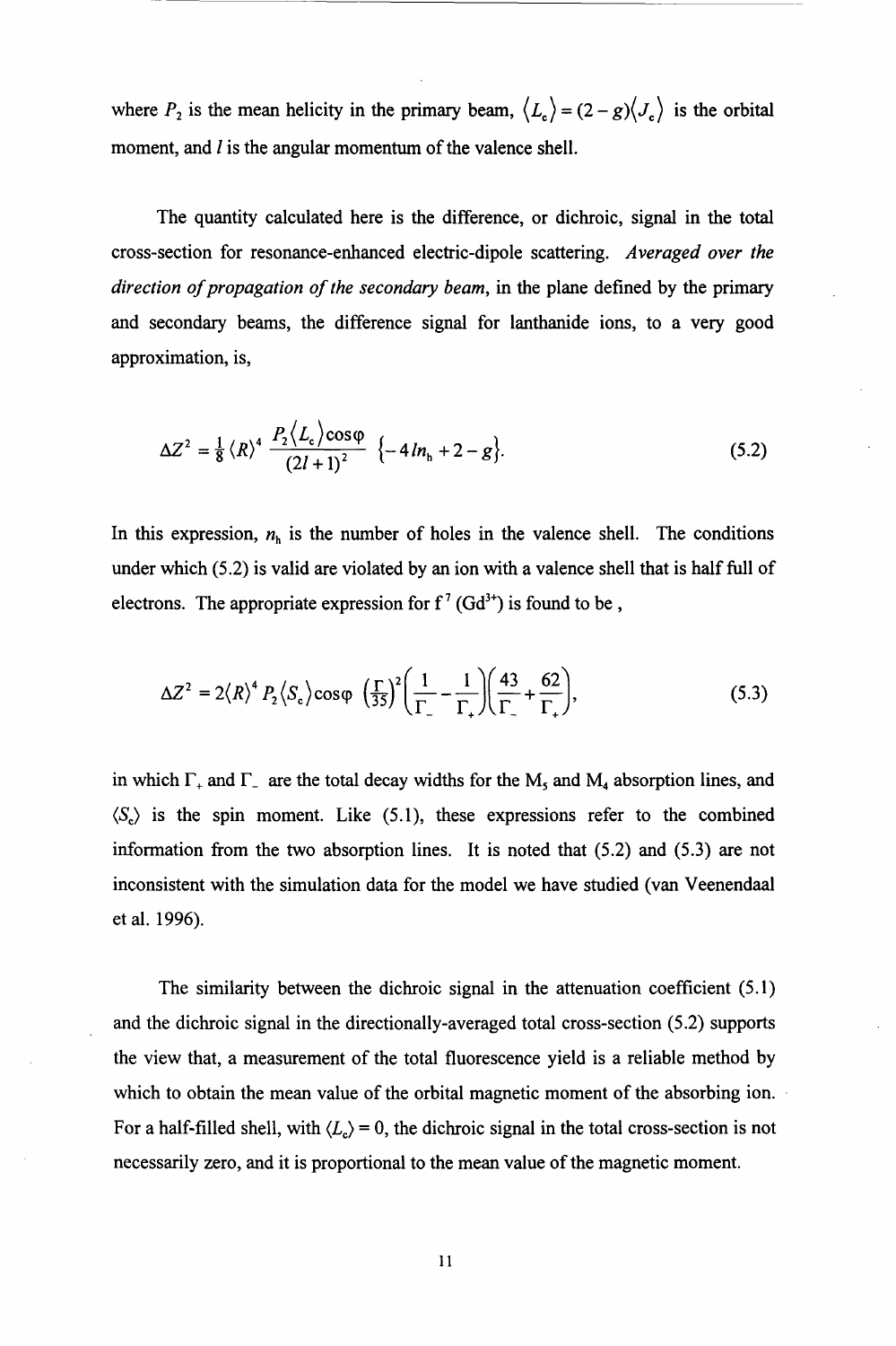**As** we have mentioned, the results (5.2) and **(5.3)** apply to the case in which the signal is averaged over all directions of the secondary beam of X-rays. The directional information in the more general expressions, found in §4, could usefully be tested with the appropriate experiments.

In the event that (5.2) is found wanting, a better estimate of the dichroic signal can be found with the expression **(A4)** taken in conjunction with **(A6).** To evaluate the latter expression one needs values for the total decay widths. Use of the better estimate is essential for an absorbing atom with a valence shell that is half full, and its application to such a case is illustrated for  $f^7$  in the results  $(4.3)$  and  $(5.3)$ .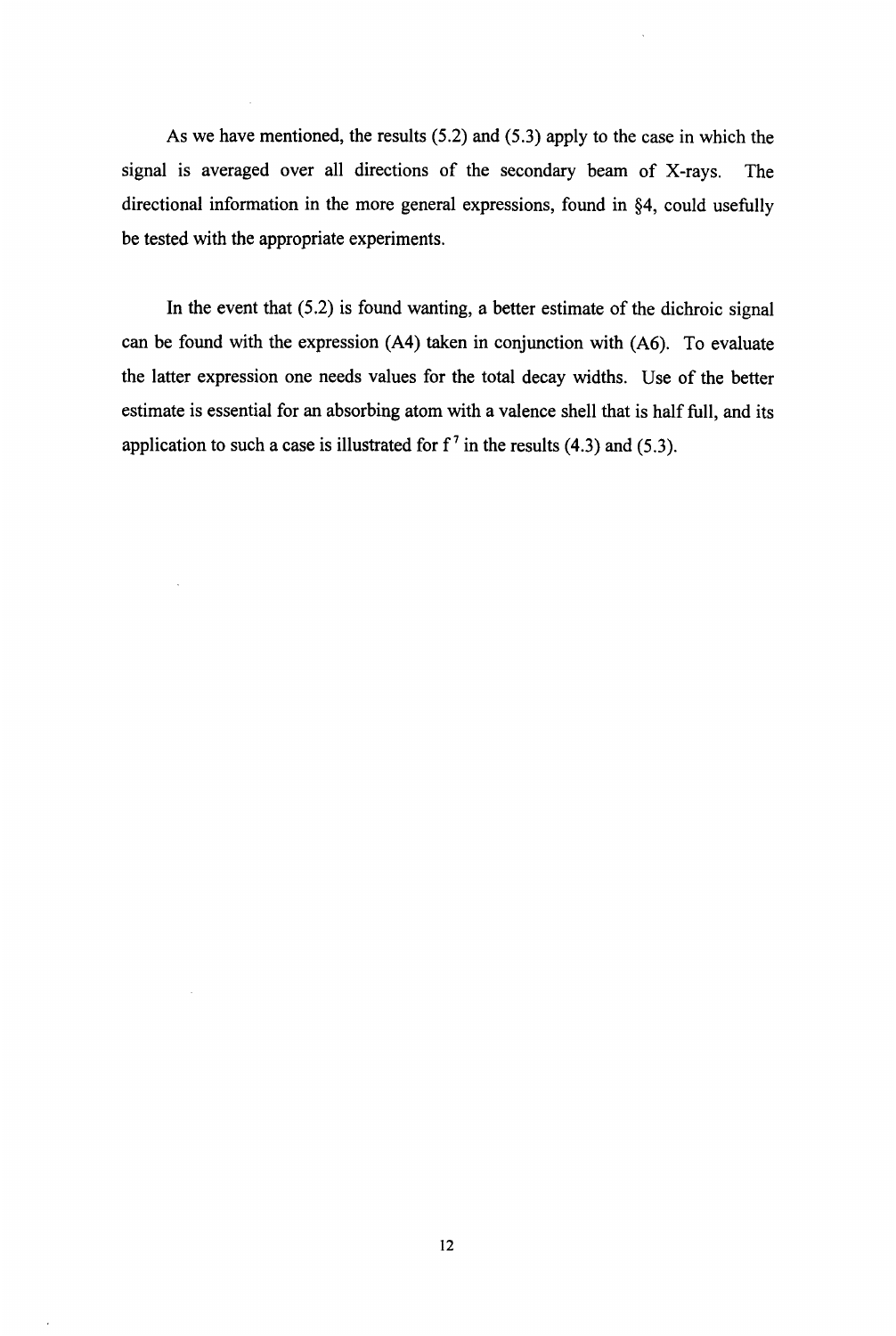# **Acknowledgement**

**One of us (SWL) is grateful to Dr.** *S.* **P. Collins for his ongoing interest in our studies of resonant processes, and to Dr. W. Fischer for the award** of **a "guest professors" position at the Paul Schemer Institut where most of the work was performed.** 

 $\ddotsc$ 

 $\ddot{\phantom{0}}$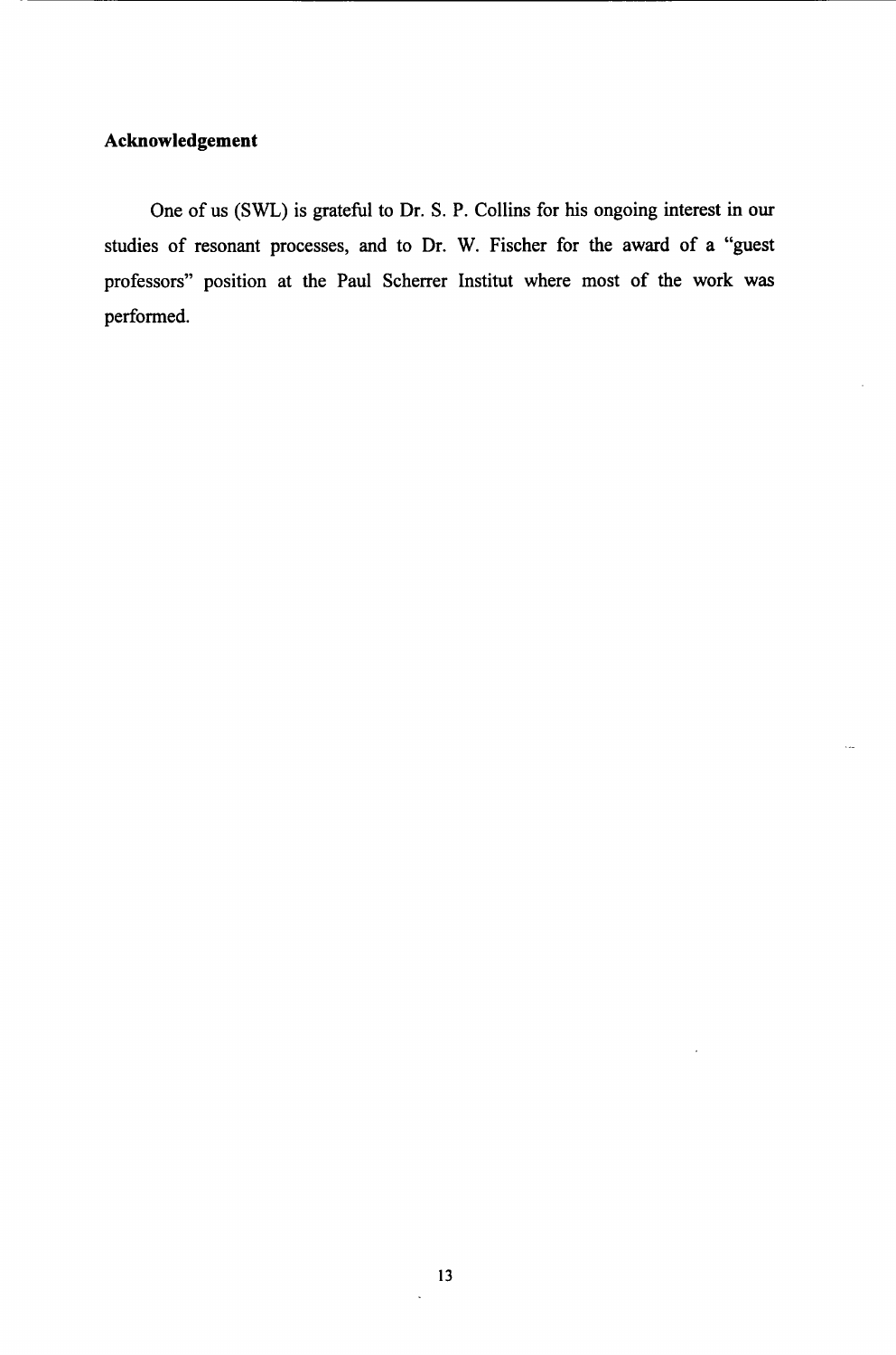## **References**

- Aberg T and Tulkki J, **1985** *Atomic Inner-Shell Physics* edited by B Crasemann (Plenum Press: New York).
- Agarwal B K, **1991** *X-ray spectroscopy* in Springer Series in Optical Sciences (Springer-Verlag: Berlin).

Ankudinov A and Rehr **J** J, **1995** Phys. Rev. B **51 1282.** 

- Berestetskii V B, Lifshitz E M, and Pitaevskii L P, **1982** *Quantum Electrodynamics,*  Course of Theoretical Physics, vol. **4** (Pergamon Press: Oxford).
- Ebert H, **1996** Rep. Prog. Phys. **59 1665.**
- de Groot F M F, *Arrio* M A, Sainctavit P **h,** Cartier Ch and Chen C T **1994,** Solid State Comm. **92 991.**
- Jensen J and Mackintosh A R, **199 1** *Rare Earth Magnetism* (Clarendon Press: Oxford).
- Lovesey *S* W and Collins *S P, 1996 <i>X-ray scattering and absorption by magnetic materials* (Clarendon Press: Oxford).
- Lovesey *S* W and Balcar E, **1996** J. Phys.: Condens. Matter **8 10983.**
- Lovesey *S* W and Balcar E, **1997** J. Phys.: Condens. Matter (submitted).

Ma Y, **1994** Phys. Rev. B **49 5799.** 

Thole B T, Carra P, Sette F and van der Laan G, **1992** Phys. Rev. Lett. **68 1943.** 

van Veenendaal M, Goedkoop J B and Thole B T, **1996** Phys. Rev. Lett. **77 1508.**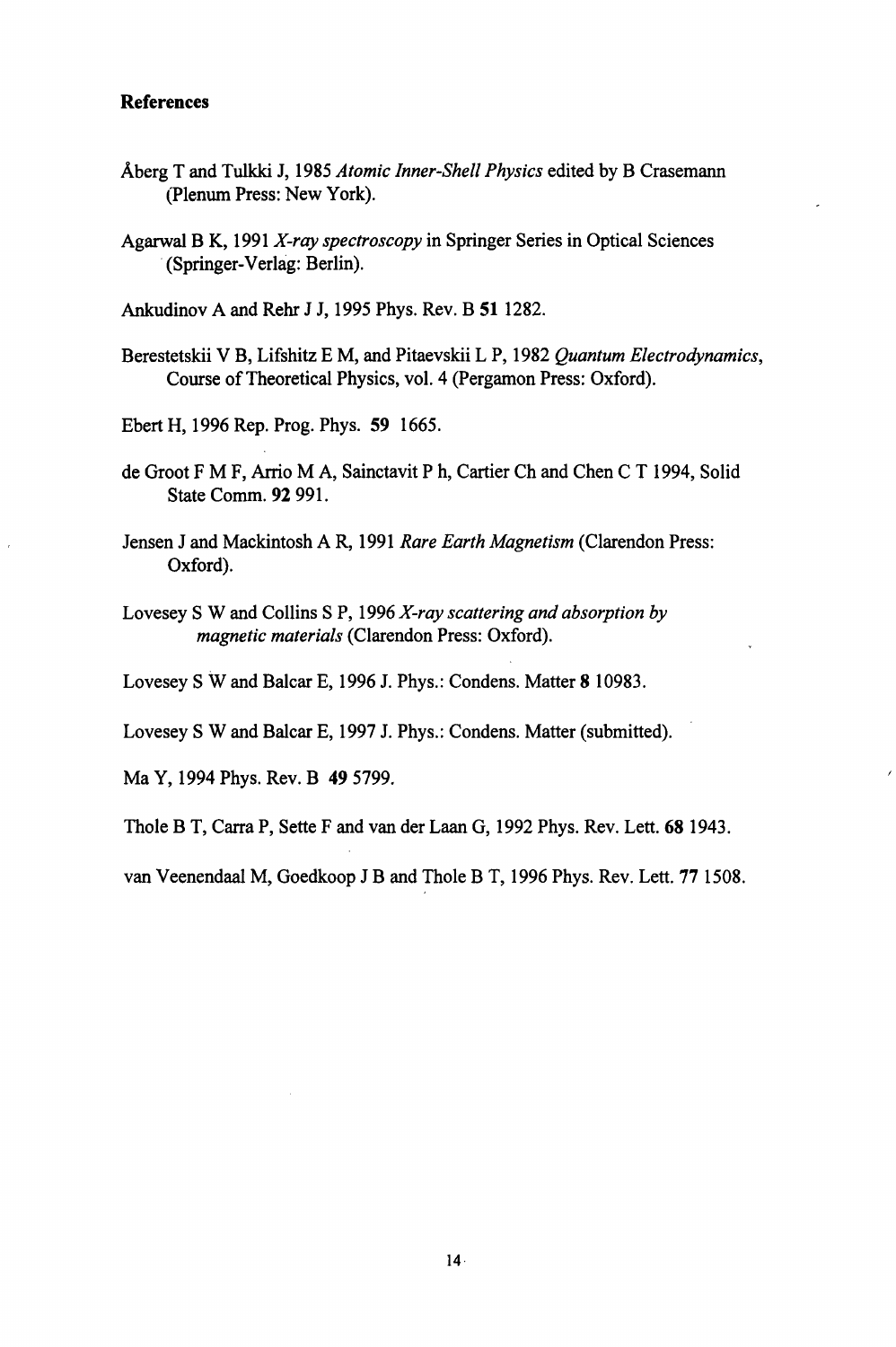## **Appendix**

Referring to paper 111, a matrix element of the resonant contribution to the scattering length is,

$$
f(\mu; \mu') = \sum_{Km_0} (-1)^{J \cdot M + m_0} \begin{pmatrix} J & K & J' \\ -M & -m_0 & M' \end{pmatrix} X_{m_0}^{(K)} \sum_j F(K; \bar{J}). \tag{A1}
$$

Here,  $\mu$  is an abbreviation for the atomic quantum numbers *v*, *S*, *L*, *J* and *M*, and  $\bar{J}$  is the total angular momentum of the core state involved in the **El** absorption event. The quantity  $F(K;\bar{J})$  is complex, on account of the non-zero decay width in the energy denominator, and so is  $X_{m_0}^{(K)}$ , which carries all the information on the states of polarization of the primary and secondary beams of X-rays.

The cross-section for one atom is proportional to,

$$
\left|f(\mu;\mu')\right|^2 = \sum_{K,K'} \sum_{m_0} \left\{X_{m_0}^{(K)}\right\}^* X_{m_0}^{(K')} \begin{pmatrix} J & K & J' \\ -M & -m_0 & M' \end{pmatrix} \begin{pmatrix} J & K' & J' \\ -M & -m_0 & M' \end{pmatrix}
$$
\n(A2)\n
$$
\left\{A_0(K;K') + iB_0(K;K')\right\},
$$

where,

$$
A_0(K; K') + iB_0(K; K') = \sum_{J, J'} F^*(K; \bar{J}) F(K'; \bar{J}').
$$
 (A3)

In the calculation of the average of  $|f|^2$  over the states of polarization in the primary beam one uses the properties  $A_0(K;K') = A_0(K;K)$  and  $B_0(K;K') = -B_0(K;K)$ , which are directly proved from **(A3).**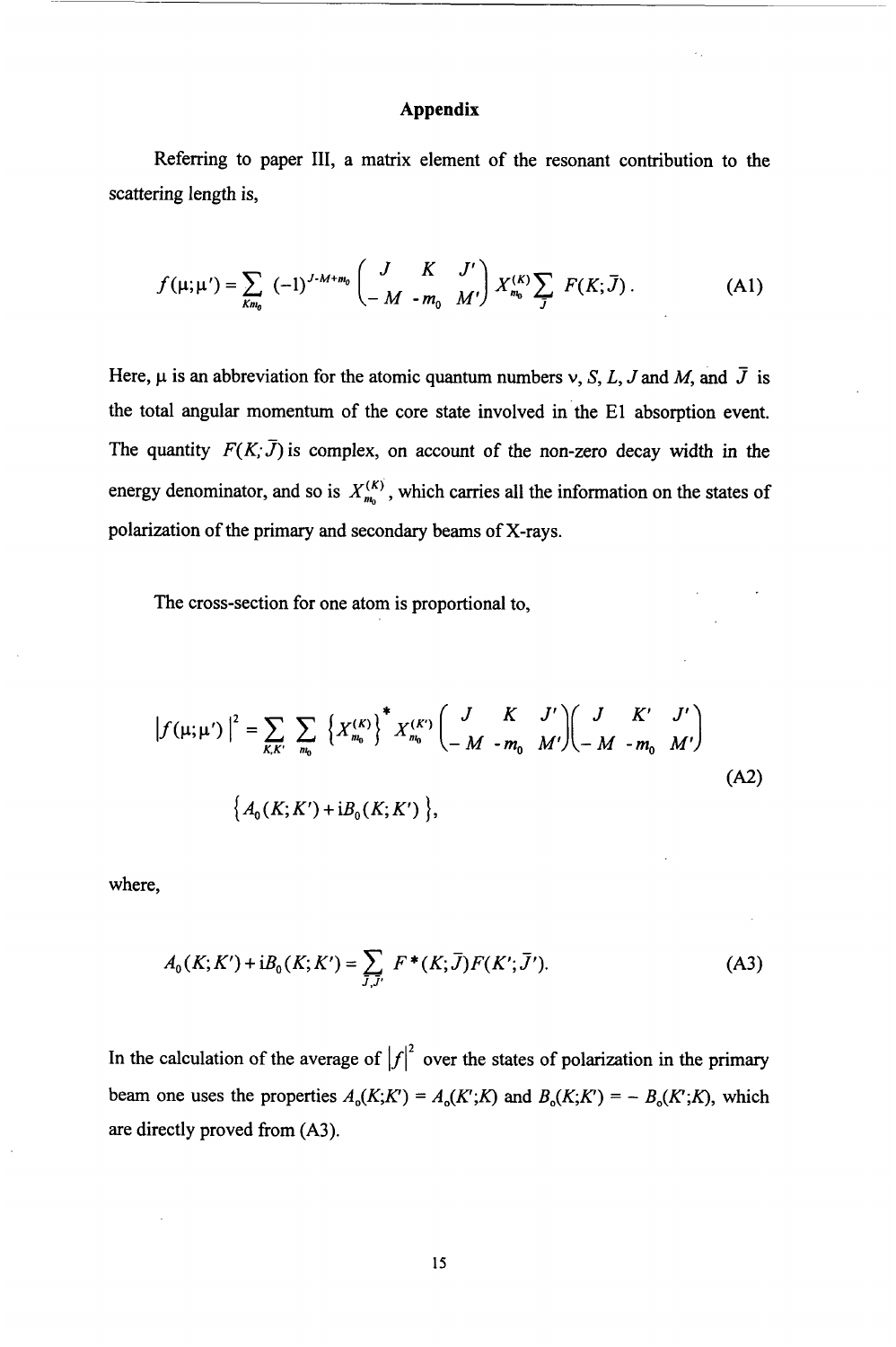The part of the averaged value of  $|f|^2$  which is of interest is the part that changes sign when the mean helicity in the primary beam is reversed. Following Lovesey and Collins (1996), this entails finding the part of the average value of  $|f|^2$ that depends on the component of  $P_2$  of the Stokes vector which is used to describe the polarization **of** the primary beam. It can be shown that, in the average value of  $|f|^2$  the coefficient of  $P_2B_0(K;K')$  is zero. This result hinges on two facts, namely, that  $B_0(K; K')$  is odd with respect to an interchange of *K* and *K'*, and that  $|f|^2$  is diagonal with respect to  $m_0 = M - M$ .

In order to give an explicit expression for the average value of  $|f|^2$  it is necessary to define the geometry of the scattering experiment. The X-rays are deflected through an angle **8.** The axis of magnetic quantization, which is taken to be the c-axis in the Cartesian components (a, b, c), lies in the plane defined by the primary and secondary beams, the a-axis is perpendicular to the plane, and the primary beam is at an angle  $\varphi$  to the c-axis.

If  $\mu$  is the density matrix for the states of partial polarization in the primary beam, the average value of  $|f|^2$  is,

Tr. 
$$
(\mu |f|^2)
$$
,

where the trace operation is made with respect to the polarization vectors in  $\left\{X_{m_0}^{(K)}\right\}^* X_{m_0}^{(K')}$ . The difference signal is derived from,

Tr. 
$$
(\mu |f|^2)_{P_2}
$$
 - Tr.  $(\mu |f|^2)_{-P_2}$ ,

and we obtain for this quantity the following result, which is correct for one J-manifold,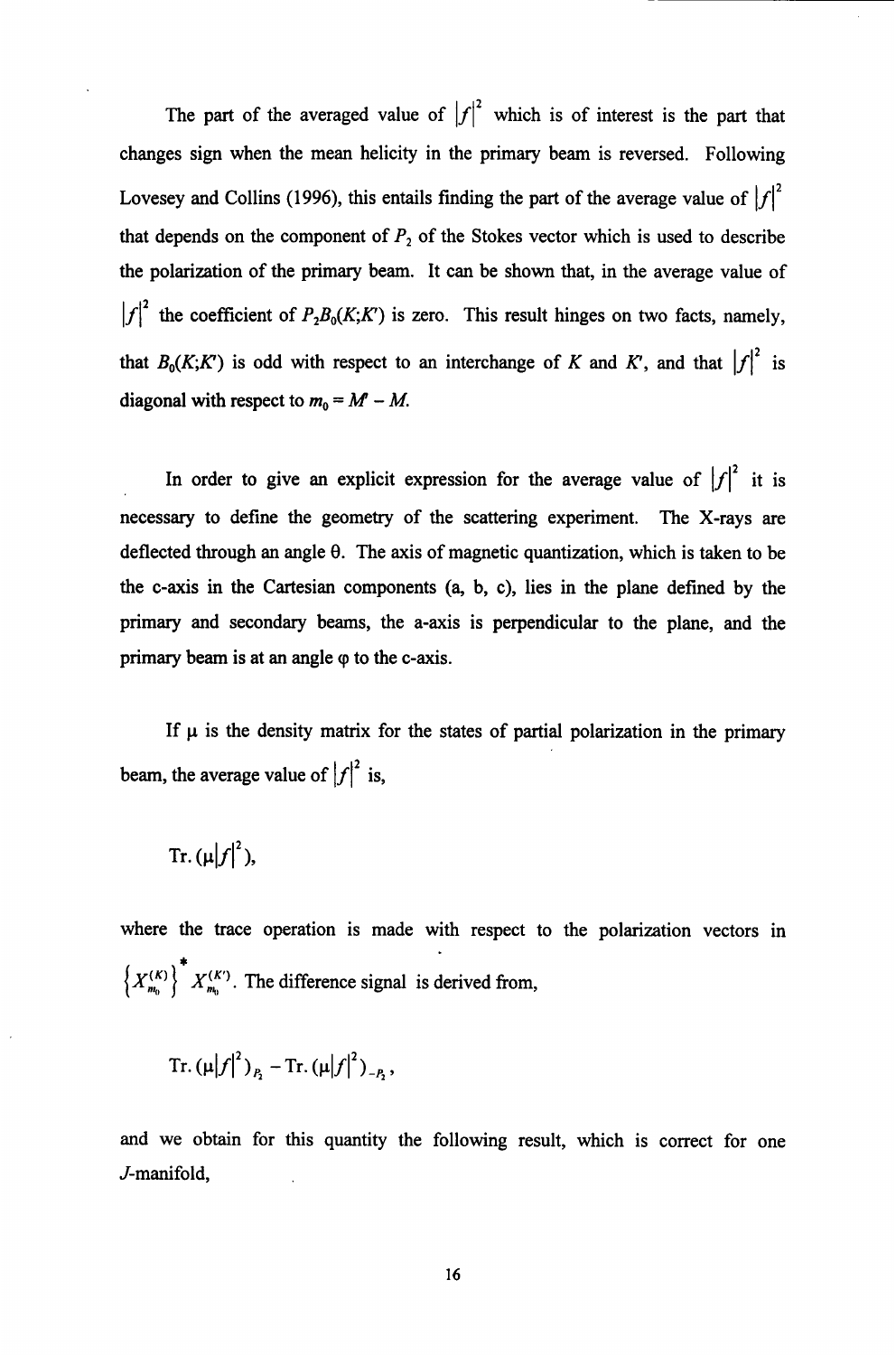$$
\frac{1}{2} P_2 \frac{M}{(J||J||J)^2} \{Q_0(1)[\cos\varphi + \cos\psi \cos\theta] + A_0(1;1) \sin\psi \sin\theta
$$
  
+6M<sup>2</sup>(Q<sub>0</sub>(2) - Q<sub>0</sub>(3)) [sin \varphi sin 2\psi + cos \varphi (3 cos<sup>2</sup> \psi - 1)]  
-2Q<sub>0</sub>(2) [J(J+1){sin \varphi sin 2\psi + cos \varphi (7 cos<sup>2</sup> \psi - 5)} + 3 cos \varphi sin<sup>2</sup> \psi ] (A4)  
+ $\frac{3}{2} Q_0(3) [2J(J+1){sin \varphi sin 2\psi + 4 cos \varphi cos2 \psi}$   
 $-\frac{1}{2} sin \varphi sin 2\psi - cos \varphi (3 cos2 \psi + 1) ]$  }.

l,

In this result,  $\psi = (\theta - \varphi)$  and,

$$
Q_0(1) = 2\left\{\frac{2}{3} J(J+1)\right\}^{1/2} A_0(0;1)
$$
\n
$$
Q_0(2) = A_0(1;2) / \left\{3(2J-1)(2J+3)\right\}^{1/2}
$$
\n(A5)

and

$$
Q_0(3) = 2 A_0(2,2) / \{(2J-1)(2J+3)\}.
$$

The factors of *M* and *J* in these expressions arise from use of algebraic formulae for the 3*j*-symbols in (A2), evaluated with  $J = J'$ .  $\ddot{\phantom{a}}$ 

Concerning (A4), it is interesting to note that when an average is made with respect to the direction of the secondary beam the coefficient of  $M<sup>3</sup>$  vanishes, since the averages of sin2 $\psi$  and cos<sup>2</sup> $\psi$  are 0 and 1/3, respectively. Also after directional averaging,

$$
\{\cos\varphi + \cos\psi\cos\theta\} \rightarrow \frac{4}{3}\cos\varphi, \sin\psi\sin\theta \rightarrow \frac{2}{3}\cos\varphi,
$$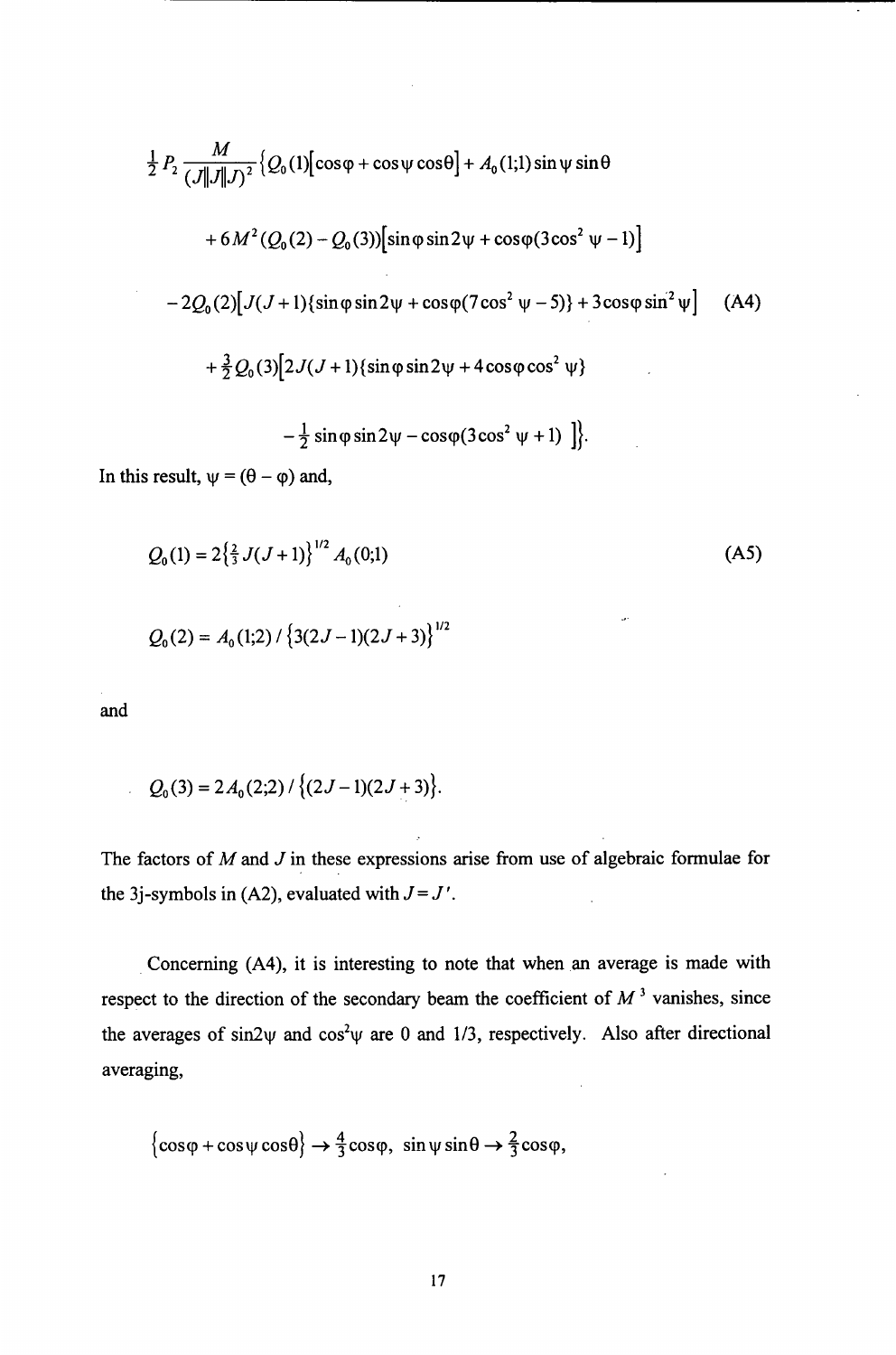and one finds that  $(A4)$  is proportional to cosq.

It remains for us to give the expression for  $A_0(K;K')$ . The following result, (A6), is derived fiom work reported in paper I11 and the definitions **(Al)** and **(A3).** 

First, some necessary definitions. The primary radiation has an energy  $E = (2\pi \hbar c/\lambda)$ , and the El radial integral is  $\langle R \rangle$ . The angular momentum of the valence shell is *l*, for the core state  $\bar{l} = l - 1$ , and  $\bar{J} = \bar{l} \pm \frac{1}{2}$ .

It is assumed that the spectrum of intermediate states contain two quite distinct clusters that can be labelled by the two values of  $\overline{J}$ . The total decay width of a cluster of states is  $\Gamma_{\bar{j}}$ . We find,

$$
A_0(K; K') = \left\{ 2\left(\frac{2\pi e}{\lambda}\right)^2 l \langle R \rangle^2 \right\}^2 \left\{ (2K+1)(2K'+1) \right\}^{1/2} \begin{Bmatrix} 1 & K & 1 \\ l & \overline{l} & l \end{Bmatrix}
$$
  
\n
$$
\begin{Bmatrix} 1 & K' & 1 \\ l & \overline{l} & l \end{Bmatrix} \sum_{J,J'} \left( \theta J \| T(K;\overline{J}) \| \theta' J' \right) \left( \theta J \| T(K';\overline{J'}) \| \theta' J' \right) / \left( \Gamma_J \Gamma_{J'} \right).
$$
 (A6)

The reduced matrix element of the spherical tensor operator  $T(K;\overline{J})$  is defined in paper 111. It can be expressed in terms of various nj-symbols and the reduced matrix elements of Racah unit spherical tensors. In (A6), the integer *K* takes the values  $K =$ 0, **1** and 2 by virtue of a triangle condition in the 6j-symbol.

The expressions **(A4)** and **(A6)** together form our result for the difference signal in the total cross-section for the resonance-enhanced scattering of X-rays. In the main body of the text we consider a simplification to  $A_0(K;K')$  that occurs when the dependence on  $\overline{J}$  of  $\Delta, \Delta'$  and  $\Gamma$  is set aside. For this case one finds, for *E* close to  $\Delta$ ,

$$
A_0(K; K') = \left( \left( \frac{2\pi e}{\lambda} \right)^2 \left( \frac{\Delta'}{\Delta} \right) \right)^2 \frac{A(K; K')}{\left| E - \Delta + \frac{1}{2}\Gamma \right|^2},
$$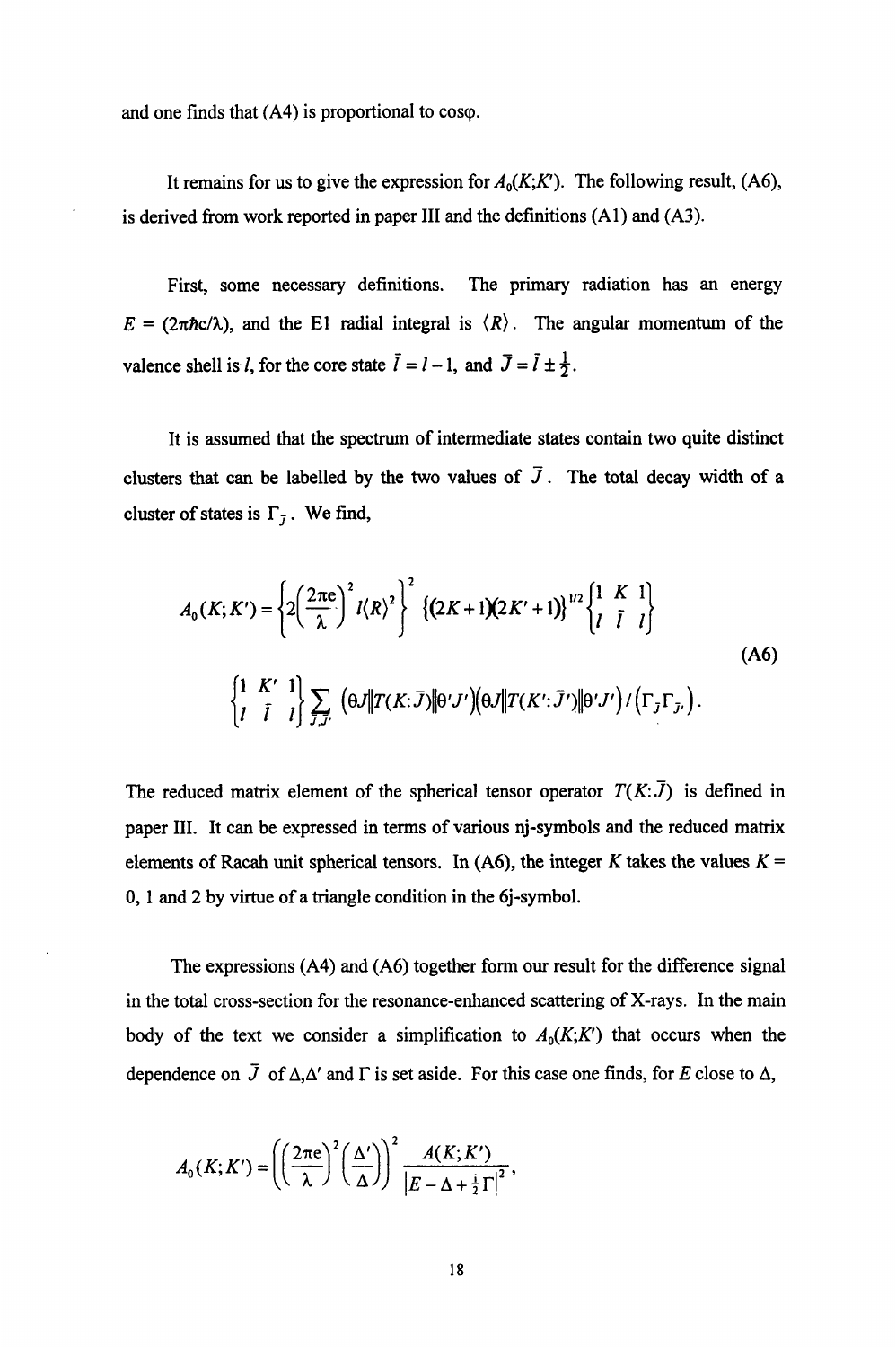where  $A(K;K')$  is,

$$
(l\langle R\rangle^{2})^{2} \{ (2K+1)(2K'+1) \}^{1/2} \begin{Bmatrix} 1 & K & 1 \\ l & \bar{l} & l \end{Bmatrix} \begin{Bmatrix} 1 & K' & 1 \\ l & \bar{l} & l \end{Bmatrix}
$$
  
\n
$$
(\theta J \| T(K) \| \theta' J') (\theta J \| T(K') \| \theta' J').
$$
\n(A8)

In this last expression, the reduced matrix element  $(\theta J \| T(K) \| \theta' J')$  is defined and discussed in paper I. Lastly, we give the corresponding expression for a matrix element of the scattering length, which in paper I is referred to as the idealized scattering length,

$$
f_0(\mu;\mu') = -\left(\frac{2\pi e}{\lambda}\right)^2 \left(\frac{\Delta'}{\Delta}\right) \frac{Z(\mu;\mu')}{(E-\Delta+\frac{1}{2}\Gamma)} = \left(\frac{2\pi e}{\lambda}\right)^2 \left(\frac{\Delta'}{\Delta}\right) \frac{l\langle R\rangle^2 (-1)^{J-M}}{(E-\Delta+\frac{1}{2}\Gamma)}
$$
\n(A9)\n
$$
\sum_K (2K+1)^{1/2} \left\{\begin{matrix} 1 & K & 1 \\ l & \overline{l} & l \end{matrix} \right\} \sum_{m_0} (-1)^{m_0} X_{m_0}^{(K)} \left(\begin{matrix} J & K & J' \\ -M & -m_0 & M' \end{matrix} \right) \left(\theta J \| T(K) \| \theta' J' \right).
$$

k,